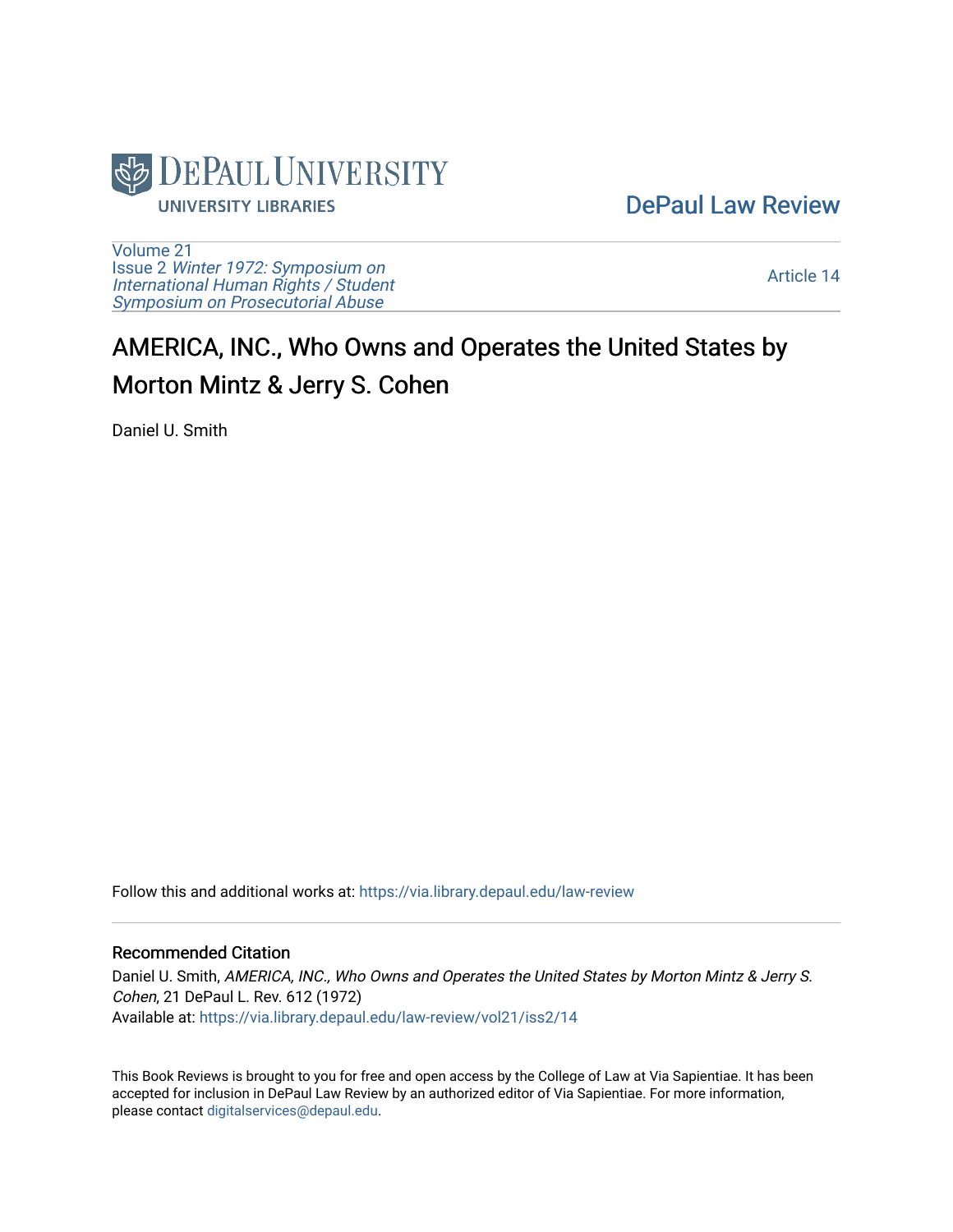## **BOOK REVIEWS**

*AMERICA, INC., Who Owns and Operates the United States.* BY **MORTON MINTZ & JERRY S. COHEN.** New York, N.Y.: Dial Press, **1971. Pp. 377. \$10.00.**

With a presidential election approaching, we can expect an outpouring of rhetoric over our nation's problems and prospects. One source book for this debate will very likely be *America, Inc.,* a best-selling catalogue of the self-serving conduct of concentrated corporate power in the United States.

Written by Morton Mintz, an investigative reporter for the Washington Post, and Jerry S. Cohen, former chief counsel and staff director of the Senate Anti-Trust and Monopoly Subcommittee, the book presents innumerable illustrations of corporate dominance over the executive, legislative, and judicial branches of the federal government, federal regulatory agencies, and the consumer. To cure the social imbalance on this "tour through a state of concentration," the authors propose control of corporations through federal chartering and a major federal program of government ownership, enforced competition, and quality stimulation.

The substance of *America, Inc.* is that the barons of concentrated corporate wealth in the United States have a consistently winning game plan because they have the capacity to stack the deck in their favor. The authors' collected episodes demonstrate that concentrated corporate power has destroyed the regulatory function of the market place by establishing protection for monopolistic inflations in price and deterioration in quality This corrosive tendency goes unchecked for lack of effective supervisory capacity in government. Elected and appointed officials, in return for financial favors, accomodate the performance of their official duties to suit the interests to which they are indentured. Concentrated corporate wealth has become a private government, acting for its own interests and effectively accountable to no one. It holds the ultimate key to American life.

If these propositions are not startlingly new, the evidence of concentrated corporate power and its excesses is still disturbing. No one can doubt that the most powerful institution in America today is the giant corporation. General Motors, for example, the world's largest industrial corporation, has an annual revenue greater than that of any foreign government except the United Kingdom and the Union of Soviet Socialist Republics. In 1965 GM's sales exceeded the combined revenues of the state and local governments of New York, New Jersey, Pennsylvania, Ohio, Delaware, and the six New England states. Putting the figures for 1965 on an hourly basis, GM's sales were \$2.3 million per hour and its profit after taxes was \$242,649 per hour.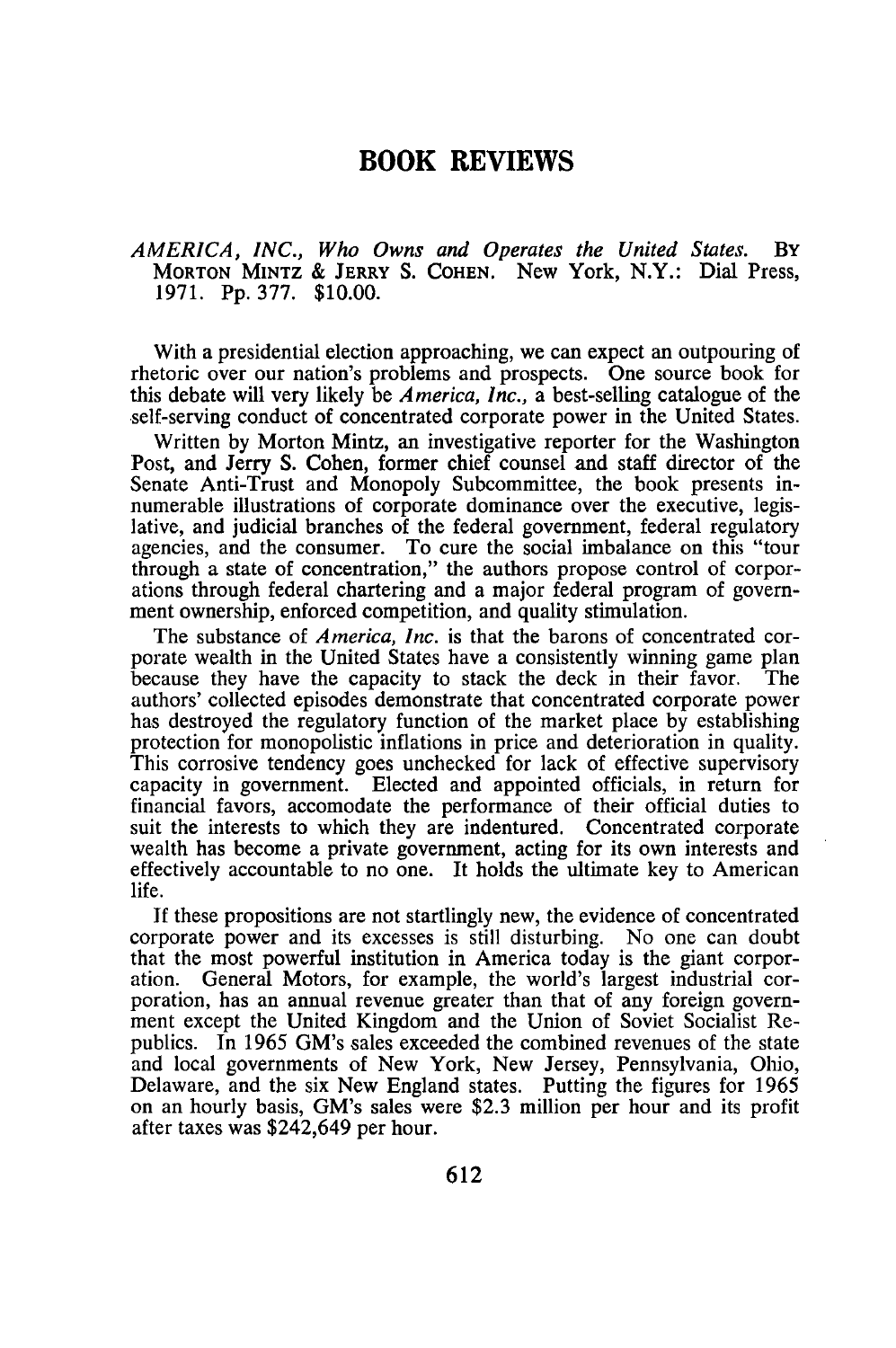Economic power is concentrated in a relatively few corporations. America's 200 largest industrial corporations controlled 48 per cent of the manufacturing assets in 1948, while today they control 58 per cent of those assets. The top 500 firms control 75 per cent of the nation's manufacturing assets. American corporations are vast not only in volume but also in scope. Textron, Inc., for example, by 1965 had acquired nearly 70 different companies outside the textile industry, comprising 37 industrial categories ranging from aircraft parts to watch bracelets.' The authors explore the relation between efficiency, invention, and size and conclude that the recent trend toward conglomerate growth is contrary to efficiency, inhibiting to invention, and is based only on the desire of the corporation to sense itself as a financially expanding organism.

The consequences of concentrated private economic power are inflated prices, deterioration in quality, and the erosion of effective supervision. With regard to prices, large corporations sharing the market among themselves abide by the convention that competition shall not extend to price. One company raises its prices to the accompaniment of sympathetic explanations by officials of other corporations in the same industry that the increase was necessary in light of conditions in the industry. The financial troubles of the industry rather than those of the individual corporation are always the point of reference in justifying a price increase. Soon after the initial price increase, the other corporations follow. Increased costs are thus readily passed on to the consumer rather than absorbed by the manufacturer. However, decreases in demand do not cause a reduction in prices among concentrated industries. They prefer to maintain price and incur reduced productive capacities, causing unemployment. The authors estimate that price competition ceases to function effectively at the point where the four largest firms hold 50 per cent or more of the market. Approximately 25 per cent of American manufacturing fits these criteria, and the consequent inflation in prices causes American consumers to spend 30-40 per cent of their dollar without obtaining any return in product value.<sup>2</sup>

Concentrated corporate power produces not only an inflation in price, but also a deterioration in quality. The resistance of the American automobile industry to more adequate safety devices furnishes several examples. For years the auto industry declined to introduce seat belts. Industry pressure discouraged any single company from introducing effective seat belts. Not until the Department of Transportation publicized the results of a Volvo study demonstrating the substantial decrease in deaths and in-

<sup>1.</sup> Prior to a consent decree with the Justice Department in September 1971, the operations of ITT, another vast conglomerate, extended far beyond communications equipment to auto parts, heating and air-conditioning systems, baking, restaurants, hotels, car rental, residential housing development, and fire, health, and life insurance. **ITT ANNUAL** REPORT (1971).

<sup>2.</sup> Inflation in wages and prices is thus revealed to be a symptom of the concentrated structure of the market. We should not expect, therefore, that the regulation of wages and prices, however effective, will alleviate the underlying structural cause of such inflation or the additional symptoms of unemployment and sluggish price reductions.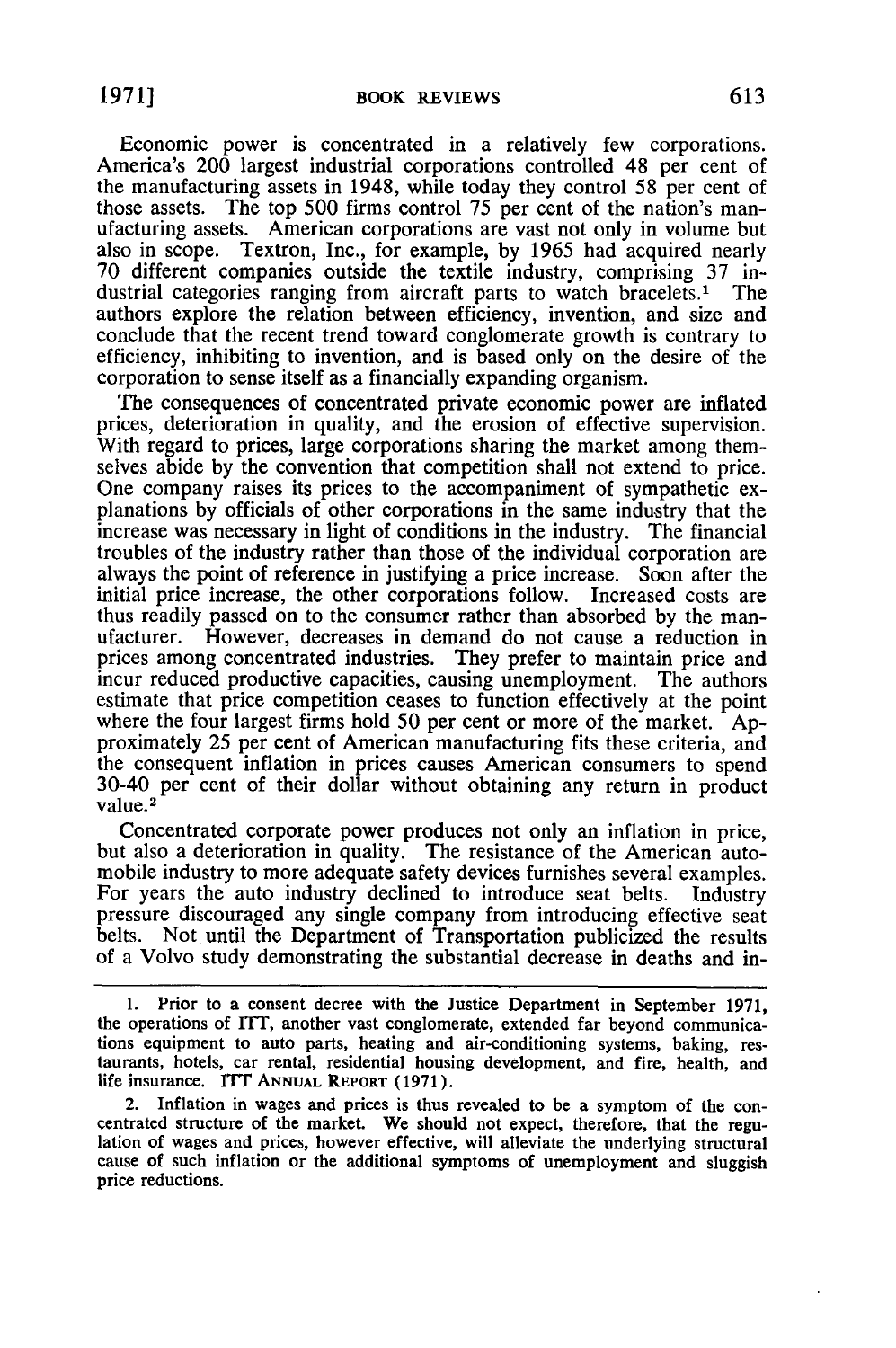juries from a belt-harness combination did Studebaker break ranks to make the lap belt standard equipment. Detroit manufacturers thereafter adopted the belt-harness combination as standard equipment in 1968 models.

Correspondence forty years ago between Lammot duPont, President of E.I. duPont de Nemours & Co., and Alfred P. Sloan, Jr., President of General Motors, reveals the underlying dynamics behind this antisocial aversion to safety. DuPont suggested to Sloan that safety glass be introduced on GM cars. Sloan resisted safety glass because it would not reliably increase GM's sales and its promotion would highlight the dangers of automobile travel. Sloan's reluctance was a predictable outgrowth of his role as he defined it. "I am trying to protect the interest of the stockholders of General Motors and the Corporation's operating position—it is not my responsibility to sell safety glass." Rather than burden the stockholders, Sloan said,

I would very much rather spend the same amount of money in improving our car in other ways because **I** think, from the standpoint of selfish business, it would be a very much better investment. You can say, perhaps, that I am selfish, but business is selfish. We are not a charitable institution-we are trying to make a profit for our stockholders.

Corporate irresponsibility, as illustrated above, is tolerated because, in the eyes of society, the abuses of corporate power have the image of vigorous individualism and the legitimate pursuit of profit. These appearances make crime between individuals seem sensational by comparison. A crime of violence is a horrible spectre. It exposes the dreadful possibility that one hate-filled human can snuff out the life of another with relative ease in our society. A shiver of terror strikes our hearts when the tragedy of Kitty Genovese recurs with grim regularity in Kew Gardens around the country.

But we are not shocked by the automobile manufacturer who resists safety advances, the drug manufacturer who distributes inadequately tested drugs, or the newspaper that ignores events reflecting adversely on its conglomerate corporate owner. These decisions are made, not on the streets, but in secluded carpeted offices. The injurious consequences are spec- ulative. The decision-maker is never confronted by those whose interests he jeopardizes. And the damage is remote in time and space from the culpable act.

For these reasons the penalties imposed on corporations and their officials who violate the public interest are light. Illustrative is the federal prosecution of Robert S. Keefer, and the brokerage firm, Coggeshall & Hicks, in which he was a senior partner. Keefer had arranged \$20 million in stock transactions through secret Swiss bank accounts to evade federal income taxes and Federal Reserve Board margin requirements. Keefer pleaded guilty to the charges and at his sentencing his attorney asserted that Keefer's offense was no more reprehensible than breaking a traffic violation. Indeed, Keefer should be classified with those "who have had good careers, good reputations, and who have slipped on the ice of some regulation or some emotion or something of that kind, rather than hardened criminals who make crime a way of life." The judge reportedly gave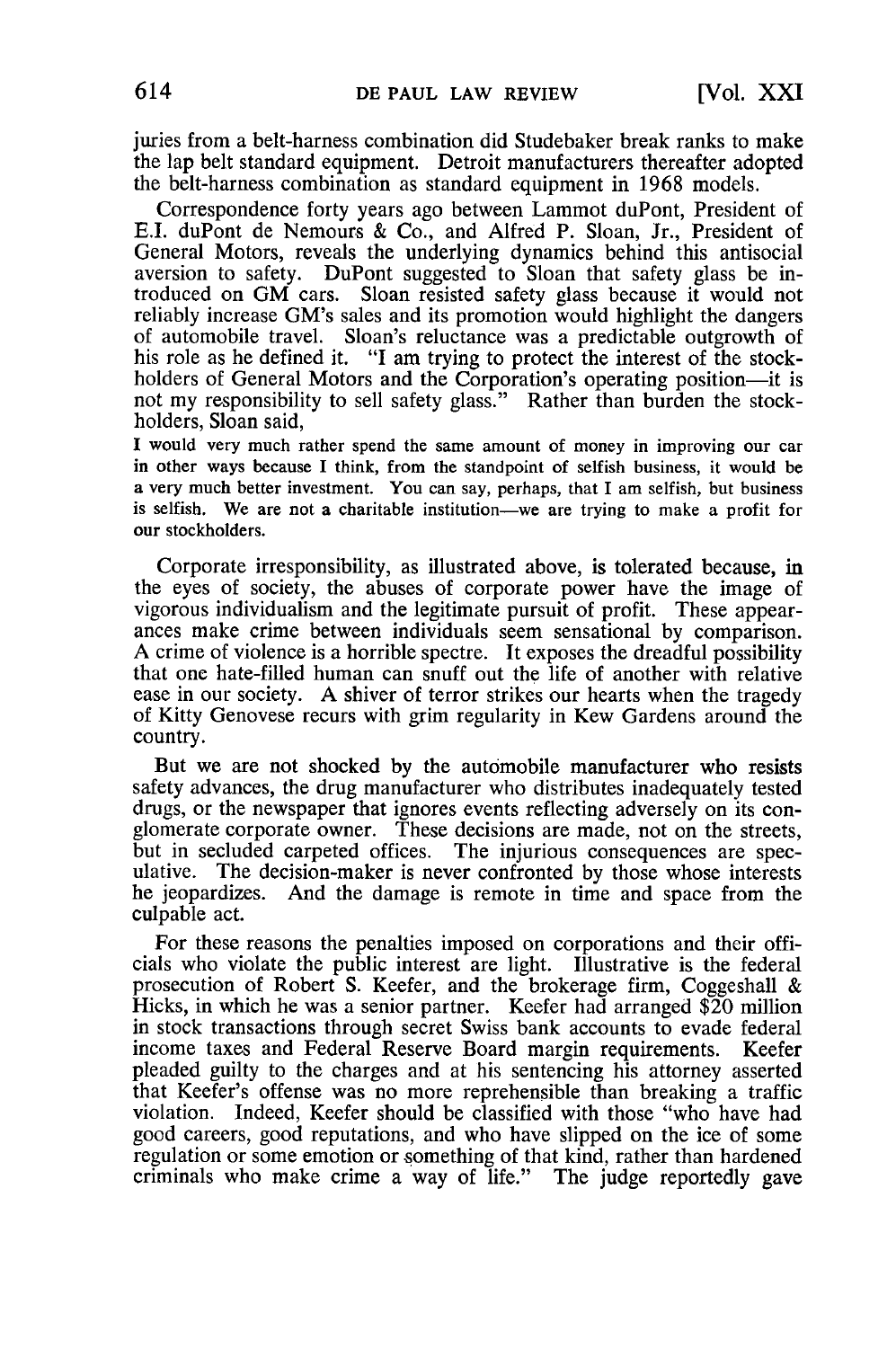Keefer a \$30,000 fine, a suspended one-year sentence, and a tongue lashing. A week later, an unemployed shipping clerk appeared before the same judge on a charge of stealing a Japanese television set worth less than \$100 from an interstate shipment. He got a year in jail.

The authors cite many other examples of light treatment for low-profile corporate crimes. When MER/29, an anti-cholesterol drug, produced cataracts, loss of hair, and severe skin reaction in thousands of users, the corporation and three scientists pleaded no contest to an indictment of falsifying data given to the Food and Drug Administration. The corporation was fined the maximum penalty of \$80,000, but this put scarcely a dent in company's consolidated income of \$17,790,000 for the previous year. The scientists were put on probation for six months, where the maximum sentence authorized five years in prison and a fine of \$10,000.

When a Convair 580 crashed in Ohio in May 1967, killing thirty-eight persons, the cause was traced to a "soft" piston that caused the propeller to separate and penetrate the fuselage. This defect had been known to the manufacturer of the propeller-Allison Division of General Motorsbut the company had failed to notify the airlines. The FAA fined the company a mere \$8,000. Similarly, when the crash of a Greyhound bus, killing one passenger and injuring eleven others, was attributed to old, regrooved tires, Greyhound pleaded guilty to a federal indictment and received a fine of \$500.

These corporate "infractions" are tolerated without serious reproof because dependence upon the incorporated rulers of America is structured into our public life. Hubert Humphrey learned of this dependence when he attempted to enlist the cooperation of the oil industry during his presidential race. Humphrey wanted to kick off his campaign with a visible splash of national television advertising and sent aides to Houston to seek contributions from a group of oil millionaires. Humphrey had once favored a reduction of percentage depletion allowances to 15 per cent. The condition which the Humphrey representatives had to agree to was that Humphrey take a position favorable to oil on the percentage depletion allowances. When Humphrey aides refused to promise anything, on the pristine ground that they would not make Hubert H. Humphrey a political prostitute, the oil men refused to give them a dime.

There are other culprits besides oil. Textile interests, according to columnist Jack Anderson, have won President Nixon's support for an import quota in exchange for promised hundreds of thousands of dollars for campaign chests. The measure of their strength is that they have won the President's support even though textile quotas are predicted to increase clothing prices about 15 per cent and have aggravated relations with Japan.<sup>3</sup>

These episodes constitute only a partial analysis of the social malaise of our time. The concern of our society is also on welfare, desegregation, pollution, civil disobedience, prison reform, urban decay, and unemployment. These issues are rooted in a tension between the ins and the outs, the majority and the minority, the haves and the have nots, the establish-

<sup>3.</sup> Chicago Daily News, Dec. 3, **1971,** at 8.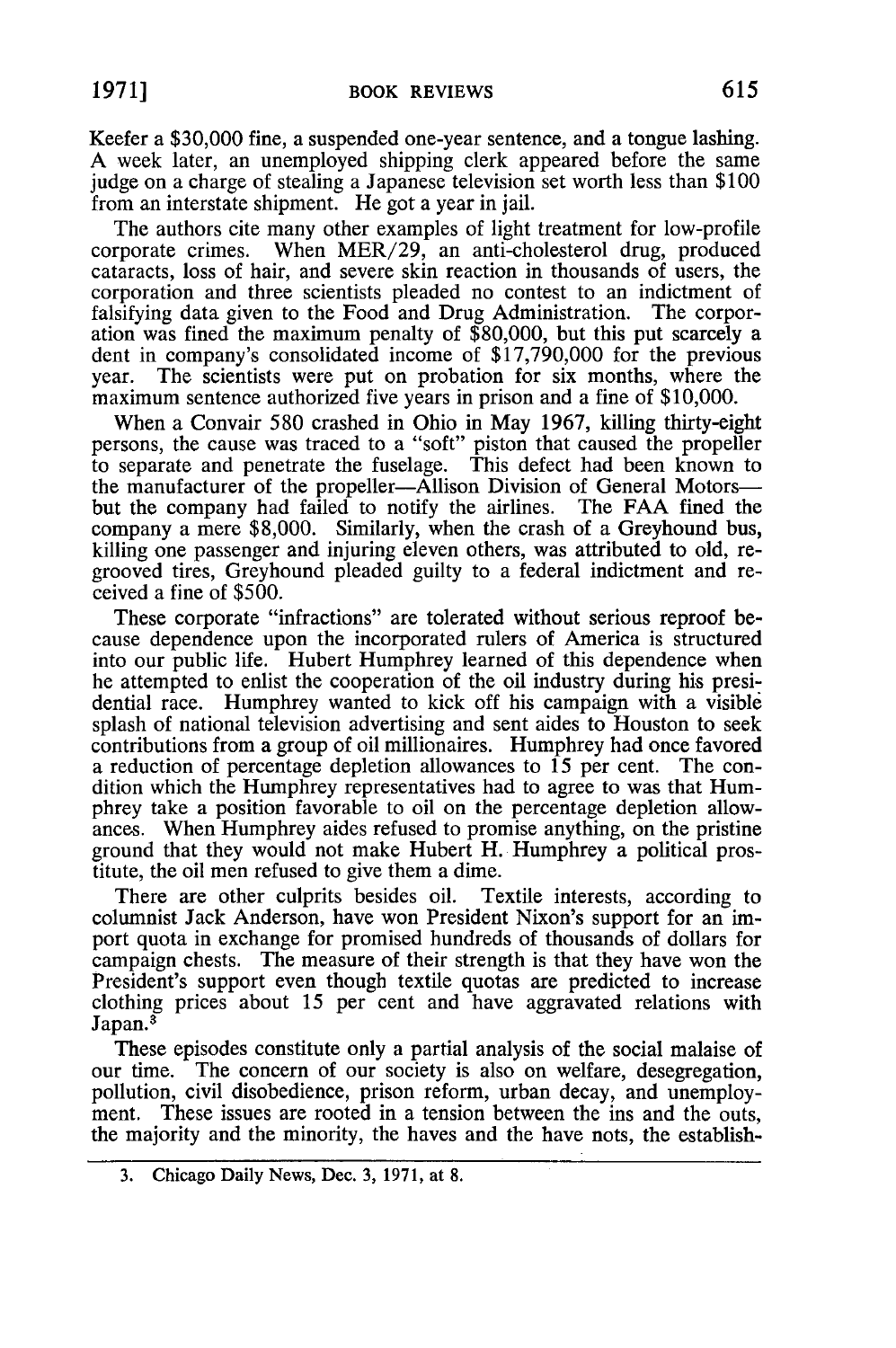ment and the anti-establishment. The tension originates in inequitable participation in the fruits of society's political and economic life.

The critical social malfunction, therefore, must be phrased in terms of the dynamic relation between the abuses of the rich and powerful and the deprivations of the poor and powerless. The fundamental insight for reordering this relation to bring corporate power under the supervision of the entire society is that the exercise of unbridled power enslaves the one who wields the power as well as its victims. As Jean-Paul Sartre has put it: "[T]he oppressor is the victim of his own oppression. For in order to maintain his authority over the oppressed classes he is obliged to pay with his own person and to become entangled in the maze of rights and values of his own invention."<sup>4</sup>

How then, can the corporate power structure be domesticated and reoriented so as to release both the powerful and the powerless from their oppressor-victim relationship? The proposals in *America, Inc.* are: (1) Federal chartering of corporations to inhibit corporate domination; (2) government ownership in such arenas as health and safety where the forces of competition do not protect consumer interests; and (3) government stimulation of competition through the elimination of entry barriers, price supports, and subsidies.

The success of these suggestions obviously rests on the ability of the federal government to abandon its persistent lethargy in these arenas and initiate the domestication of corporate power. Whether the federal government will bestir itself in such a radical fashion is a serious question, and any answer to it must embrace Professor Milton Friedman's gloomy assessment, quoted in *America, Inc.,* that a governmental system *cannot* be devised "which will not be taken over by vested economic interests and exploited for the preservation and enhancement of their own wealth."

Ralph Nader, in his introduction to *America, Inc.,* hints at the transformation that must come about to equip our institutions to kick the habit of economic subservience. Nader suggests that the critical ingredient to curb corporate irresponsibility is specific accountability for corporate officials. The invisible hand, formerly thought to ensure a universal distribution of economic power, has succumbed to the corporate "mailed fist." Countervailing power, touted by John Kenneth Galbraith as preserving a balance of power blocs, has been corrupted into "accomodating power." Because "society's compassion tends to rot from the top down," a new structure of society is needed, says Nader, to generate compassion from the bottom up.

Within the corporation, Nader would reverse the diffusion of power by the establishment of loci of specific responsibility. Someone within the corporate mechanism must be held accountable by society for predicting<br>and responding to the multiple and cumulative consequences of corporate<br>activity. The parochial value system that insulates government-corporate<br>transa sertion and defense of individual rights and responsibilities within the cor-

**<sup>4.</sup> J. Sartre,** *Materialism and Revolution,* in LITERARY **AND PHILOSOPHICAL** ESSAYS **198,** 254 (Collier **1962).**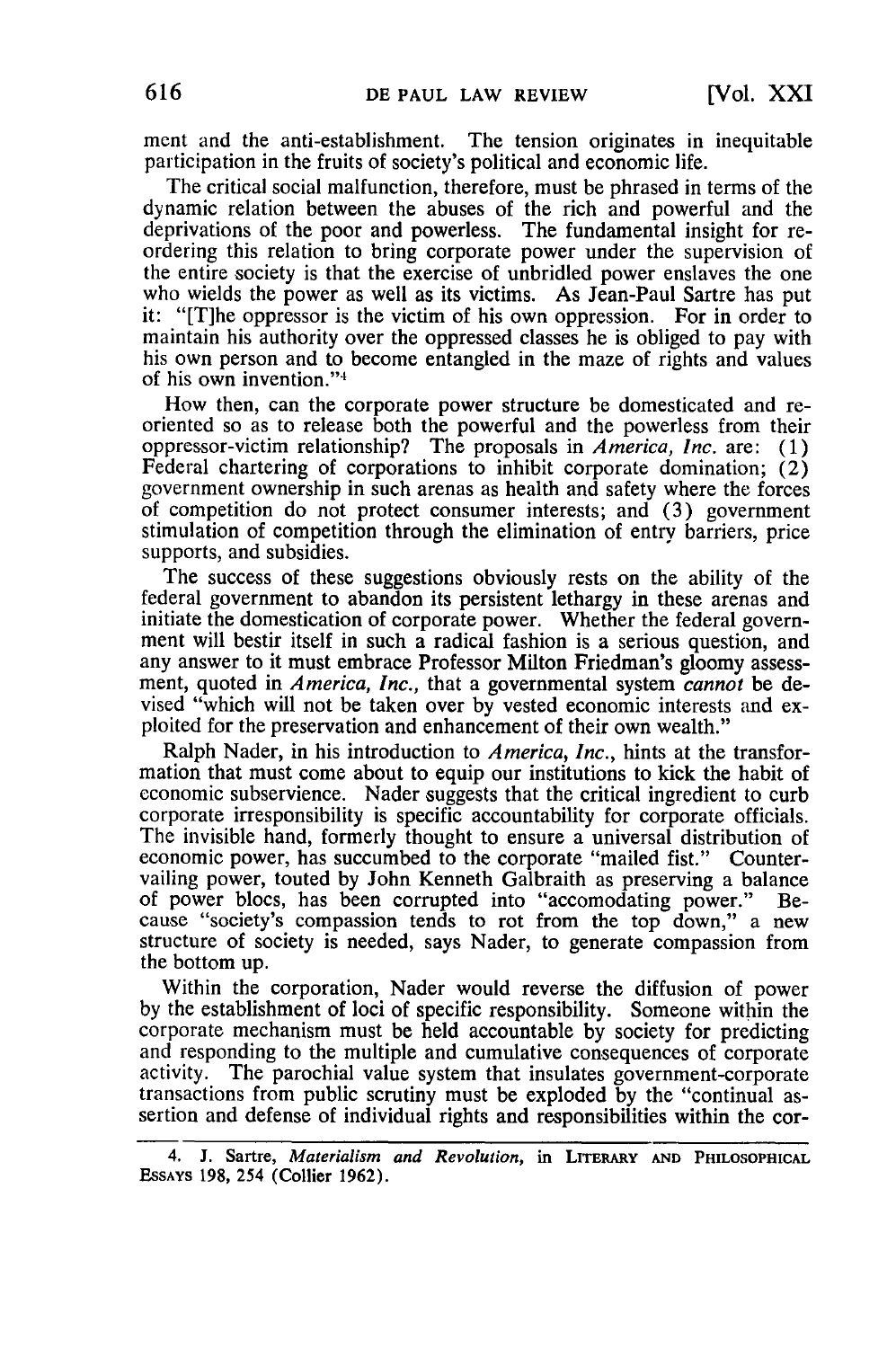porate institution." The corporate employee must regard himself no longer as the eager servant of a mindless juggernaut, but as the guardian of diverse human values and a trustee for succeeding generations. The rejuvenation of political institutions to attain power over economic institutions must proceed, suggests Nader, according to the proposition that: "Whatever touches us all should be decided by all."

More concrete proposals than those outlined by Nader in his introduction are presented by the perceptive French politician, Jean-Jacques Servan-Schreiber in *The Radical Alternative.5* Starting from the premise that modern society has successfully moved from the economics of scarcity to the economics of abundance, Schreiber focuses on social decision-making in an attempt to give concrete form to controversial credo that "whatever touches all must be decided by all." The broad aim of society, says Schreiber, must be to assert control over its own destiny. Men must be transformed from spectators into actors.

Schreiber declares that the corporation is a permanent focus of tension. This tension originates in the legitimate contention of three constituent forces: wage earners, capital, and management. Some would ignore this tension, or would permit its collapse by acquiescing in the dominance of one of the three constituent forces. But for Schreiber, the goal is to establish an arena within which the interplay of these forces will be creative rather than destructive. To create this tension-maintaining, solution-producing arena, Schreiber makes three suggestions. First, strengthen unions at the base so that they can negotiate with strength on all questions that effect the life of the worker-from time-tables to mergers. Second, appoint management leadership on the basis of discussion and consensus among representatives of the shareholders, unionized workers, and management. On this tri-partite basis, capital ownership and corporate control can be distinguished. Third, abolish the hereditary transmission of capital ownership to encourage the renewal of leadership in a competitive setting.

Schreiber realizes that no such steps can be taken without drastic revitalization of the political process. His operating principle is that no major shifts in society are possible without revitalization of the primary units of social activity. The absurd concentration of power at the level of the state makes power susceptible to capture by economic empire.<sup>6</sup> Therefore he advocates strengthening the regional and municipal political life of the country in an effort to give men back control over their own future. "Multiply the clusters which unite men," urges Schreiber.

5. Servan-Schreiber's earlier book, THE AMERICAN CHALLENGE, was a call for European economic unification to prevent American industrial colonialism.

**6. A** recent report by a Ralph Nader task force revealed the capture of the State of Delaware by the Du Pont Company. The report emphasized that Du Pont interests dominated the state's political life through family member Pierre S. du Pont, Delaware's only congressman, and Gov. Russell W. Peterson, a former Du Pont executive. Unfavorable publicity is muted through du Pont's control of Wilmington's two newspapers. Company president Charles B. McCoy defended Du Pont from the "distortions" of the Nader report and warned that the report's proposals would "alter drastically our economic system which is based on free enterprise." Chicago Daily News, Nov. 30, 1971 at 37.